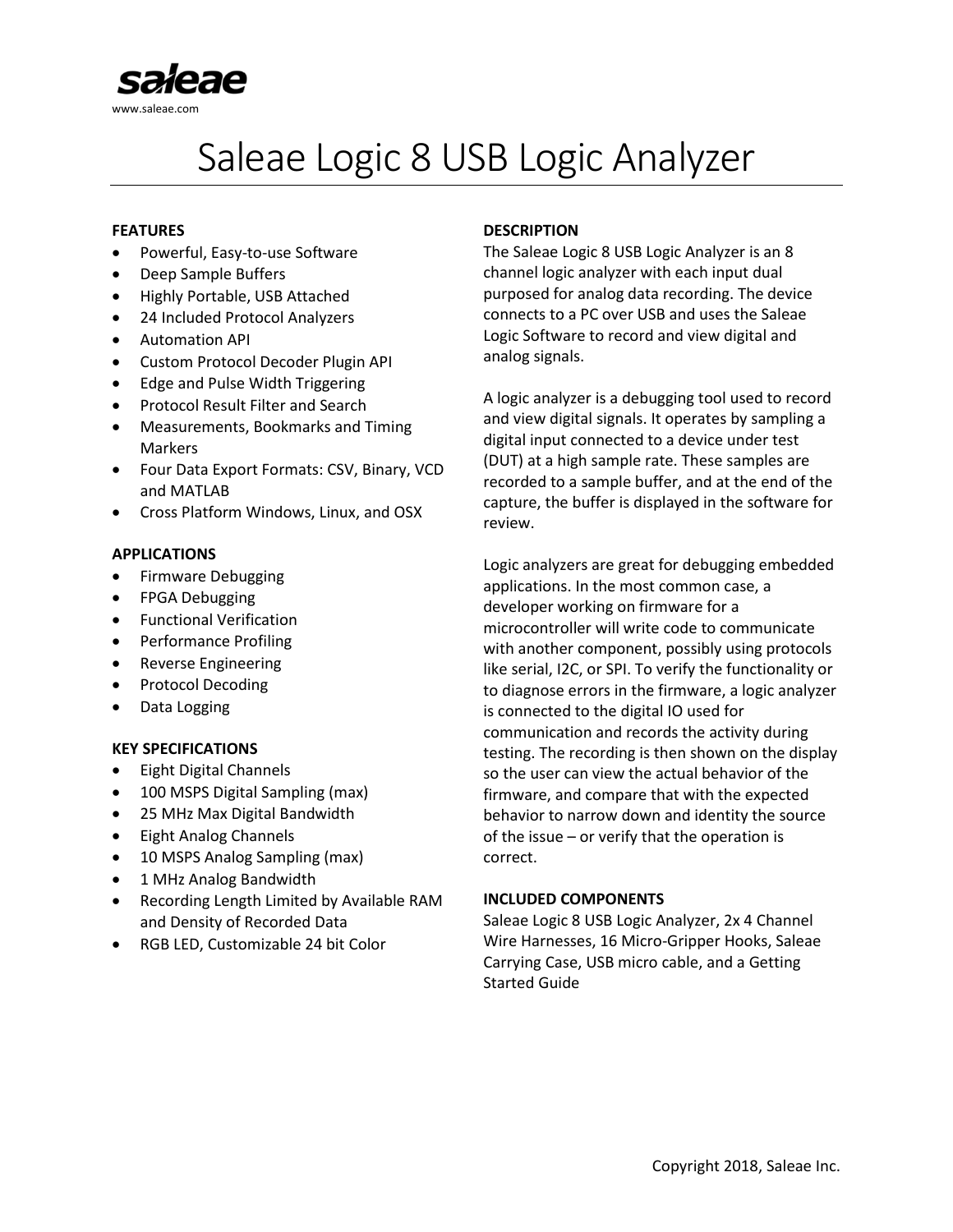

# **PIN CONFIGURATION**

| Channel 0  | Channel 1          | Channel 2     | Channel 3  |
|------------|--------------------|---------------|------------|
| [Digital + | $\lceil$ Digital + | $[Digital +]$ | [Digital + |
| Analogl    | Analog1            | Analog]       | Analogl    |
| Ground     | Ground             | Ground        | Ground     |

| hannel 0  | Channel 1  | Channel 2  | Channel 3  | Channel 4    | Channel 5  | Channel 6  | Channel 7  |
|-----------|------------|------------|------------|--------------|------------|------------|------------|
| Digital + | [Digital + | [Digital + | [Digital + | [Digital $+$ | [Digital + | [Digital + | [Digital + |
| Analog]   | Analog     | Analog     | Analogl    | Analog       | Analog     | Analogl    | Analog     |
| Ground    | Ground     | Ground     | Ground     | Ground       | Ground     | Ground     | Ground     |

#### **ABSOLUTE MAXIMUM RATINGS**

| Input Voltage |  |
|---------------|--|
|               |  |

#### **OPERATING RATINGS**

#### **ELECTRICAL CHARACTERISTICS**

| Input Impedance                         | $1 M\Omega$   $10 pF$                                         |
|-----------------------------------------|---------------------------------------------------------------|
| <b>Digital Sampling Rates</b>           | 100***, 50***, 40***, 25, 20, 10, 8, 5, 4, 2, 1 MSPS          |
| Analog Sample Rates                     | 10, 5, 2, 5, 1.25 MSPS, 625, 125*, 5*, 1* KSPS, 100*, 10* SPS |
| Digital Logic Threshold                 | $V_{IL}$ +0.6V, $V_{IH}$ +1.2V                                |
| <b>Common Supported Logic Standards</b> | +5.0V, +3.3V, +2.5V, +1.8V, RS-232, RS-485/RS-422, +12V       |
| Digital Bandwidth                       | 25 MHz                                                        |
| Analog Bandwidth (-3db)                 | $1$ MHz <sup>**</sup>                                         |
| <b>ADC Number of Bits</b>               | 10                                                            |
| Analog Input Voltage Range              | $+0.0V$ to $+5.0V$                                            |
| Analog Volts per LSB                    | 4.88 mV                                                       |
| <b>PC Connection</b>                    | USB 2.0 High Speed                                            |

#### **Notes:**

\*Planned sample rates.

\*\*Bandwidth when sampling at 10 MSPS.

\*\*\*100 MSPS digital on up to 3 channels, 50 MSPS on up to 6 channels, 40 MSPS on up to 7 channels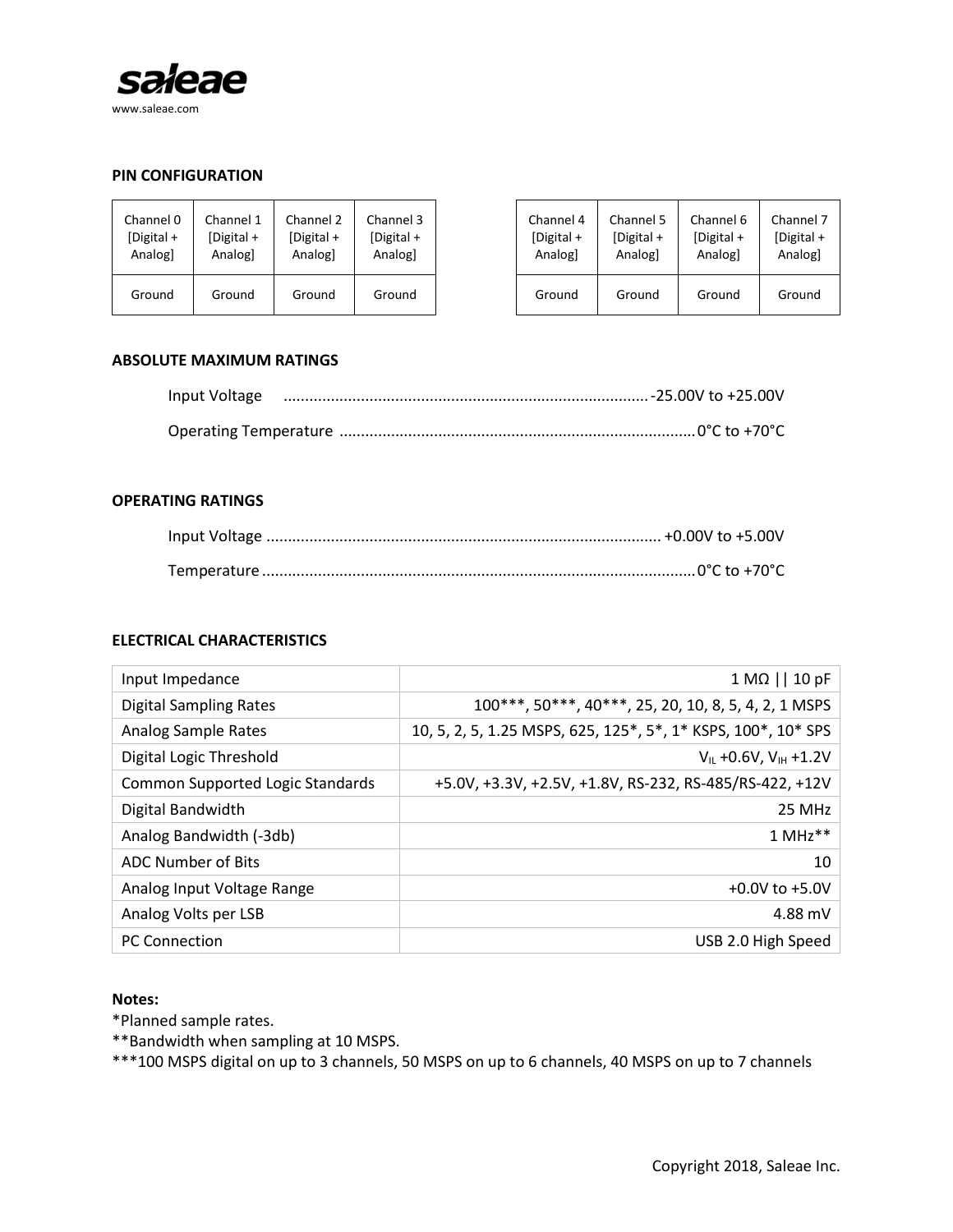

www.saleae.com

# **APPLICATION INFORMATION**

The Saleae Logic Software user guide can be located on the Saleae support site:

<https://support.saleae.com/user-guide>

## **System Requirements**

Supported Operating Systems: Windows XP (x32), Windows Vista (x32/x64), Windows 7 (x32/x64), Windows 8 (x32/x64), Windows 8.1 (x32/x64), OSX 10.7+, Ubuntu Linux 12.04.2+ (x32/x64)

USB 2.0 high speed ports are required.

The Saleae Logic Software can be downloaded from the Saleae website:

<https://www.saleae.com/downloads>

# **Sample Buffer Limit**

The maximum recording length is determined by the density of activity in the recorded signal, the amount of free memory available to the Logic software, and the exact settings of the capture. More information, as well as recommendations, can be found on the Saleae support site:

<https://support.saleae.com/faq/technical-faq/how-long-can-i-record-data>

## **Bandwidth vs Sample Rate**

In order to accurately record a signal, the sample rate must be sufficiently higher in order to preserve the information in the signal, as detailed in the Nyquist–Shannon sampling theorem. Digital signals must be sampled at least four times faster than the highest frequency component in the signal. Analog signals need to be sampled ten times faster than the fastest frequency component in the signal.

## **Active Channels vs Maximum Sample Rate**

The maximum sample rates for digital and analog recordings is limited by the available USB bandwidth. Because of this, sampling at the maximum rate is not possible on all channels at once. To find out exactly what sample rates are available, please download the Saleae Logic Software from our website:

<http://www.saleae.com/downloads>

Some example sample rate combinations:

| 3 channels, digital only, 100 MSPS | 8 channels, digital only, 25 MSPS |
|------------------------------------|-----------------------------------|
| 2 channels, analog only, 10 MSPS   | 8 channels, analog only, 2.5 MSPS |